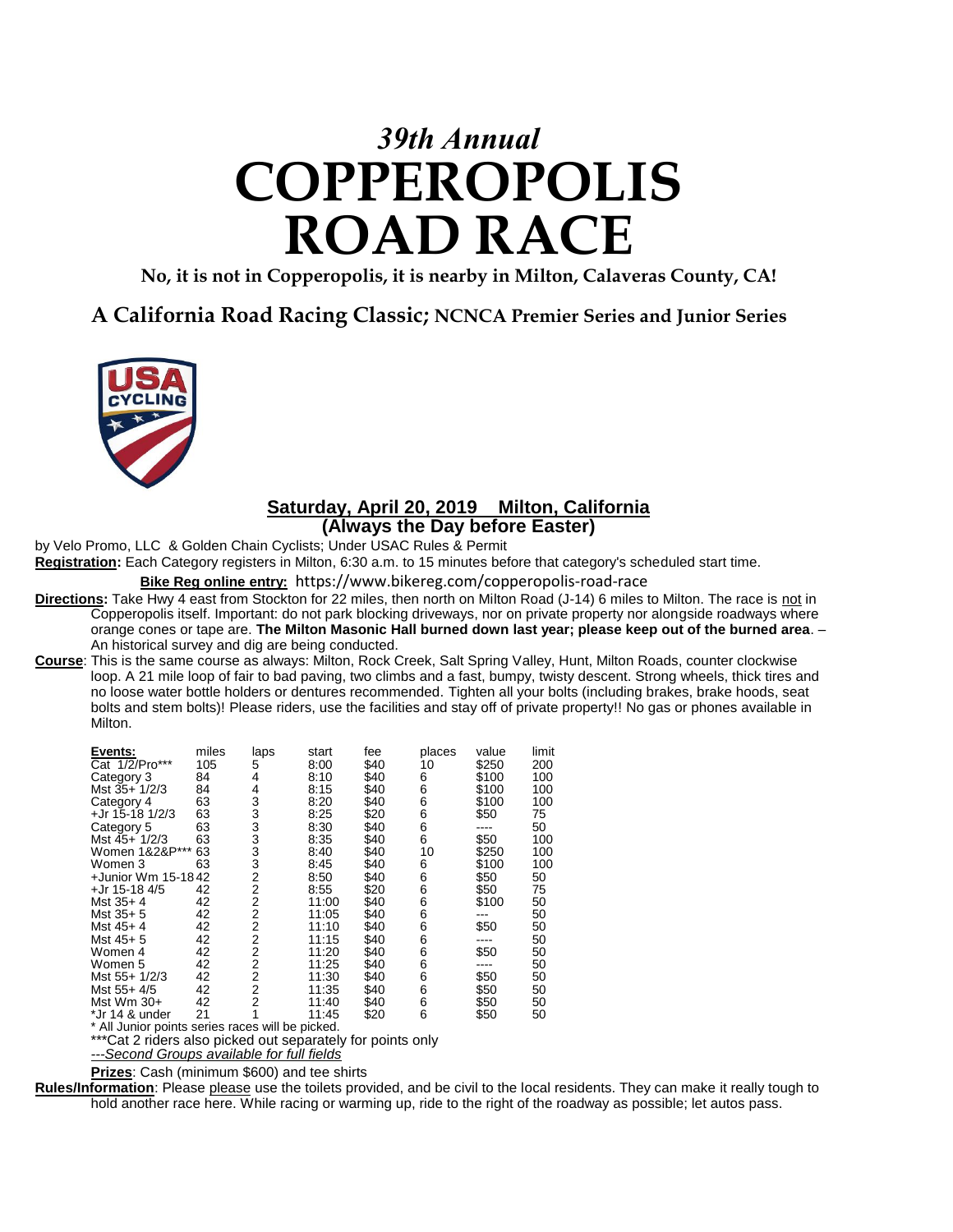Official follow vehicles only (any volunteers?) There may be none for your group; be prepared with pump and spare. Feeders may drive to feed zone, and then backtrack back to start. Please do not discard gel packs and inner tubes along the course.

#### **How to Enter:**

 ---**via On-line** at [www.BikeReg.com](http://www.bikereg.com/), from now to April 14, 2019 for above fees plus on-line surcharge. From April 15-17 the fee on-line is \$10 additional. No on-line entry after 11:59 p.m. PST Wednesday April 17. (Entry on site race day will be available). You'll need to sign and date your entry form/release at race registration desk.

 **---By Mail**: You may still enter by mail, but if a group is filling, go on-line. By mail, send standard USAC entry form/release along with fee above (if Postmarked by Friday April 12 to Velo Promo/Copperopolis, 19780 Soulsbyville Road, Soulsbyville, CA 95372. For those postmarked after, add \$10. Note: indicate what category you are entering on check or form. Entries for several races in one envelope ok, but be sure to list race names on the outside. Envelopes without names of races on the outside may go to the wrong race. Mail in entries will not be processed until after the opening of online reg.

**---At Race**: You may enter at the race, provided your event is not filled, for the above listed fee plus \$10.

 2019 USAC license required (available at race). One day licenses (\$10) are available only for Cat 5 or Women 5 (and Junior 5, and Masters 5) . Entry fees include \$1 NCNCA and \$4 USAC insurance surcharges. Numbers will be provided.

- **Credits**: Credit for another VP race will be given if VP is notified at [tech@BikeReg.com](mailto:velopromo@sportsbaseonline.com) by 5 pm PST Wednesday 4/17 that you can't compete. No credit issued if you plan to enter another race instead; no cash refunds. No substitutions for cancellations. Send e-mail for credit to [tech@BikeReg.com](mailto:velopromo@sportsbaseonline.com)
- **Champion Discounts**: Champions pay normal fees up front; Current NorCal/Nevada District Road Race Champions and National Road Champions will get a refund at the reg desk of all but \$4 per day if 1) their entry is received by the deadline above (otherwise they pay full fee, including late fee) and 2) they ride in the category they won the championship in (Master Champions may ride down in age, and ride for \$4, and Juniors may ride up. District jersey is not required
- **Rules:** Warming up in an unsafe manner (blocking traffic) will be penalized. Using anything other than regular bathroom facilities will result in disqualification. There is other traffic on the roadways; always be aware of it and prepared to slow and/or maneuver; warn riders behind you of hazards
- **Camping**: Salt Spring Valley Resort has camping (at the dam/lake, top of the climb on the course, about 3 miles from the start) Call (209) 785-7787 for more info.
- **Lodging**: Lots of motels in Angels Camp, and one at Lake Tulloch, check with the Calaveras Visitor's Bureau at (209) 736- 0049.

**Further Information**: Available at (209) 533-4996, or [Velopro1@sonnet.com](mailto:Velopro1@sonnet.com) or our website at [www.velopromo.com](http://www.velopromo.com/)

## **Copperopolis: The Paris-Roubaix of California**